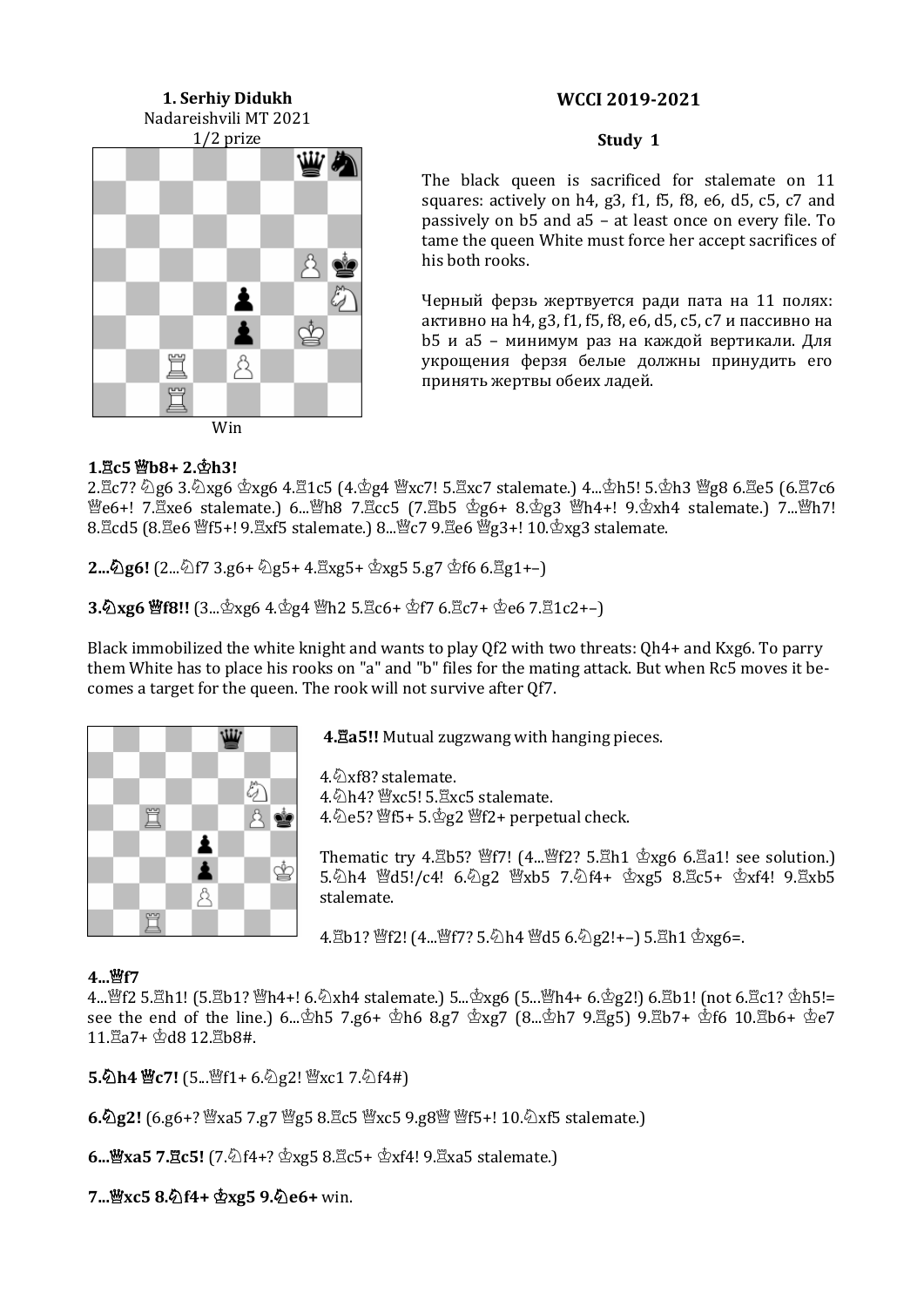# **2. Serhiy Didukh** Zadachi i Etyudy 2021 *نلنا* ₫  $\mathcal{B}_{\mathcal{A}}$ ł 買 ₩ ä ż. Å ¢ Draw

# **WCCI 2019-2021**

#### **Study 2**

Black splits the solution, White changes promotions. Each main line ends with a positional draw containing stalemates, mutual zugzwangs and active play of the promoted piece.

Черные делят решение, белые меняют превращения. Каждый главный вариант заканчивается позиционной ничьей, содержащей паты, взаимные цугцванги и активную игру превращенной фигуры.

**1. g5!** [1.  $\mathcal{L}$ xc3?  $\mathcal{L}$ g4+ 2.  $\mathcal{L}$ xd2  $\mathcal{L}$ xe7) **1...fxg5 2.**  $\mathcal{L}$ **a8+** with 2 lines:

**I. 2...曾f3+** (2... h2 3.exf8 曾 鱼g4+ 4.曾ff3) **3.曾xf3 + 杏xf3 4.e8曾 ඩe4!**  $4 \ldots \overset{\wedge}{\&} q4$  5. $\overset{\wedge}{\&}$ e2+ $\overset{\wedge}{\&}$ f4 6. $\overset{\wedge}{\&} xq4$ + $\overset{\wedge}{\&} xq4$  stalemate.

# **5.f7+/f8+ g3 6.f3+! h4!**



**7.h1+** (7.xe4+? g4+) **7…h3 8.h2!** zz **g4**

8...②d6 9.瞥f2+ 空h5 10. 瞥h2!= 8...g4 9. gf4!

**9.e2** zz  $9.$  $9.$  $9.$  $2 + ?$  $2g3 10.$  $9f3 + 2h4.$ 

**9...**  $f1 + 10.$ **空d1**  $f2 + 31.$ **空e2 ②g3+ 12.** $\Phi$ **d1!** (12. $\Phi$ f2? d1②+!)

**12... 空h4** (12... ①e4 13. 空e2) **13. 暨xh3+! 空xh3** stalemate.

# **II. 2...e4 3.xe4+ f3+ 4.xf3+ xf3**



#### **5.e8!**

 $5.68$ 曾?  $246.$ 曾 $e2+$   $2f4$  7.曾xg4+  $2xg4$  no stalemate.

**5...g4 6.e2!** zz **h5** (6...h3 7.e3+!) **7.h2 g4 8.e2** zz **f3 9.h2 g4 10.e2 f4** stalemate.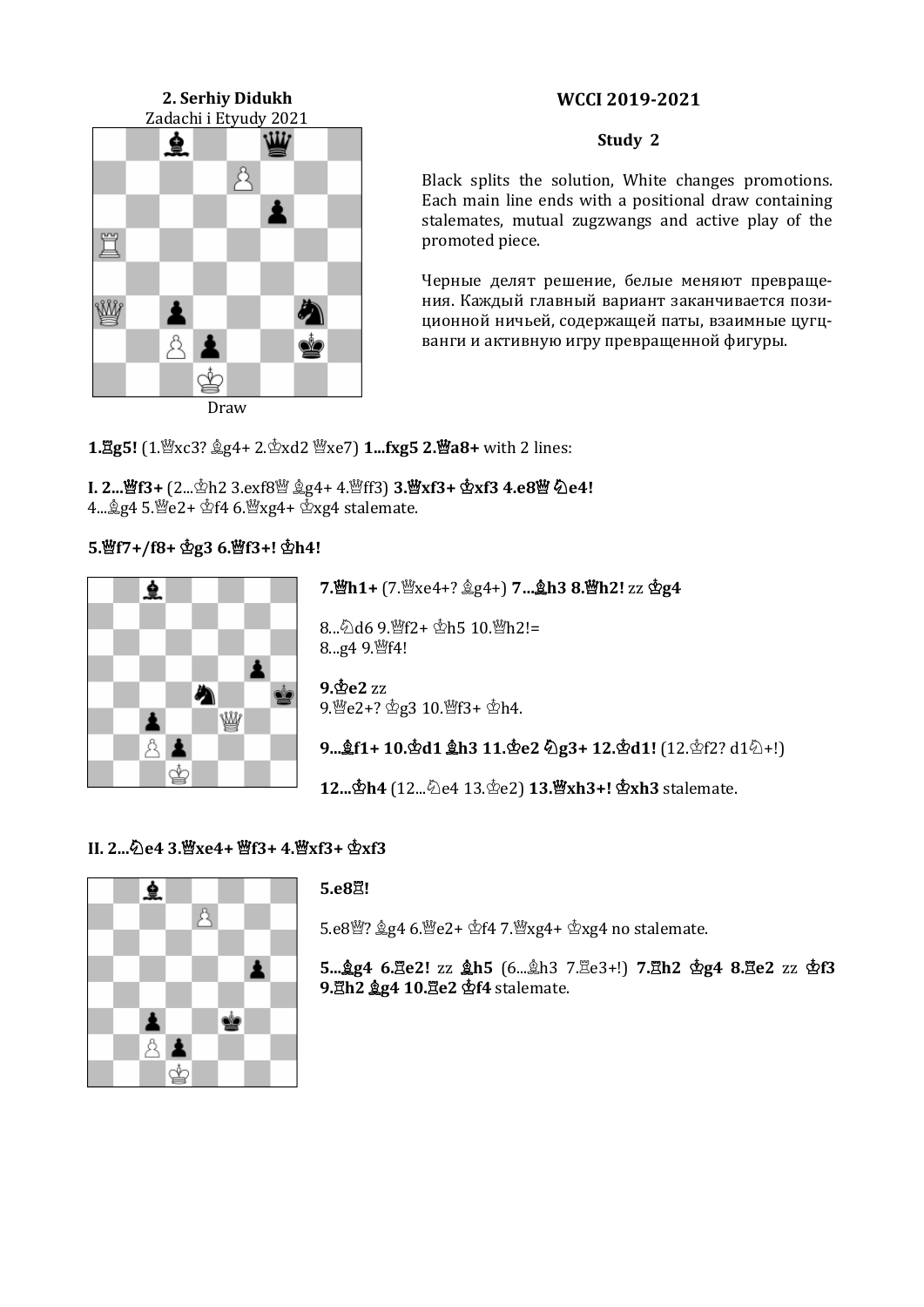# **3. Serhiy Didukh** FIDE World Cup 2019 1 prize ĊÒ  $85$ ₫  $\dot{9}$ 買 Å ♔ ż Å め Draw

#### **Study 3**

This mechanism of two echo-forks sliding along the big diagonal demands a precise team work of three pairs of pieces. When the black bishop brings the white king one rank higher, the white rook and bishop are sacrificed one rank lower to avoid the counter-check.

Этот механизм двух эхо-вилок, скользящих вдоль большой диагонали требует точной командной работы трех пар фигур. Когда черный слон сдвигает белого короля на одну горизонталь выше, белые ладья и слона жертвуются диагональю ниже, чтобы избежать контршаха от ферзя.

#### $1.6$ **b**5+!

1. g5+? 空c7 2. ①b5+ (2. gd1 gh5+!) 2... 空b6! 3.c7 a1 暨 4.c8暨 暨f1+.

**1... 空e8** (1... 空c8? 2. 工作! a1 ... 3. ② a7#) **2.c7** and two lines:

**I. 2...xc7 3.xc7+ f7 4.d7+!** (4.f4+? g8 5.f8+ h7) **4...g8 5.d8+ h7 6.d7+ f7! 7.** $\mathbb{E}$ **xf7+**  $\Phi$ **g6** (7... $\Phi$ g8 8. $\mathbb{E}$ f8+!)



**8.g7+!**

Try  $8.\overline{2}$ f6+?  $\Delta x$ f6  $9.\overline{2}$ d2 a1 $\mathbb{W}$  10. $\mathbb{R}$ c3+  $\mathbb{W}$ xc3+ counter-check.

**8...xg7 9.e3 a1 10.d4+! xd4 11.e6+ f6 12.xd4=**

# **II. 2...h5+! 3.f4!**

3.\$g2? \$xc7 4.\xc7+ \$f7 5.Ed7+ \$g6 6.Ed6+ \$f5 7.Ed5+ \$e4 8.Ed4+ \$xd4 9.\$h6 \$e4 10.\$g7 f3+–+

**3...xc7+ 4.xc7+ f7 5.d7+ g8!** (5...f6 6.e3 a1 7.d4+) **6.d8+ h7 7.d7+ f7! 8.xf7+**   $\Phi$ g6



# **9.f6+!**

Try 9. gz7+?  $\triangle$ xg7 10.  $e$ 8 a1曾 11.  $d$ d4+ 曾xd4+ counter-check.

**9...xf6 10.d2 a1 11.c3+! xc3 12.d5+ e6 13.xc3=**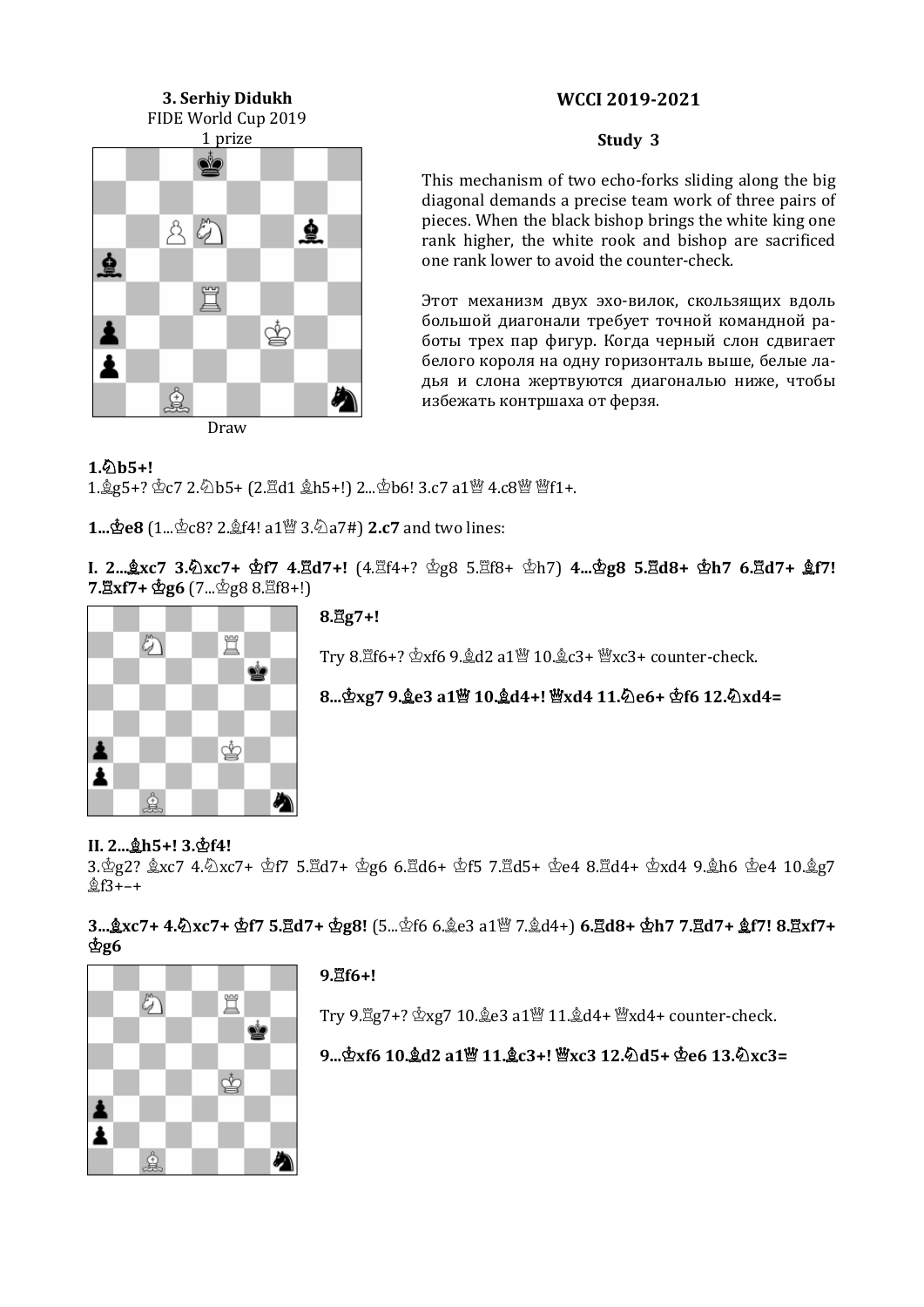# **4. Serhiy Didukh** The Problemist 2019 1 prize Å Ċ 82 Å € Å ♔ Win

#### **Study 4**

The king doesn't capture the sacrificed rook immediately so as to lose a tempo and stay in the corner away from the knight's checks. This leaves the black knight only one path to chase the pawn, but in each line the surviving white piece stops the knight.

Король не принимает жертву ладьи сразу, чтобы потом конь не потревожил его шахами. Из-за этого у коня остается только одна тропинка для погони за пешкой, но в каждом варианте выжившая белая фигура останавливает его.

**1.a7 ②xc2+**  $(1...\text{\textdegreeled{3}}f3+2.\text{\textdegreeled{2}}f2 \text{ }\text{\textcircled{2}}f1+3.\text{\textdegreeled{2}}e3+-)$ 

# **2.h2 h1+!**



# **3.g2!!**

Logical try  $3.\&xh1? \&e6!$  (3... $\&d6?$  4. $\&e5+ \&xe5$  5. $\&c3+-$ ) 4.a8 $\&y$  $2d5+5.$  $xd5+\dot{\text{2}}xd5$  zz  $6.\dot{2}d2 \text{ }$  $c4$  zz 7. $\dot{\text{2}}g1$  (7. $\dot{\text{2}}g2 \text{ }$  $\dot{\text{2}}b3!$  8. $b5 \text{ }$  $\dot{\text{2}}xa2$  $9.2c3$   $\&e3+!=$ ]  $7...2d3!$   $8.55$   $2xd2$   $9.56$   $\&d4$   $10.\&b4$   $\&f3+!$   $11.\&f2$  $\hat{\varphi}$ e5 12.b7 $\hat{\varphi}$ d7=.

**3...e6** 

3... 2e3+ 4. \$xh1 \$e6 5.a8 \$\$\$ \$d5+ 6. \$xd5+ \$xd5 7. \$d2+-.

**4.a8 d5+ 5.xd5+ xd5 6.xh1** zz **6...c4 7.d2** zz with two lines:



**I. 7...b3 8.b5 xa2 9.c3! e3** (not a check) **10.b6+–**

**II. 7...d3 8.b5 xd2 9.b6 d4 10.b4!+-**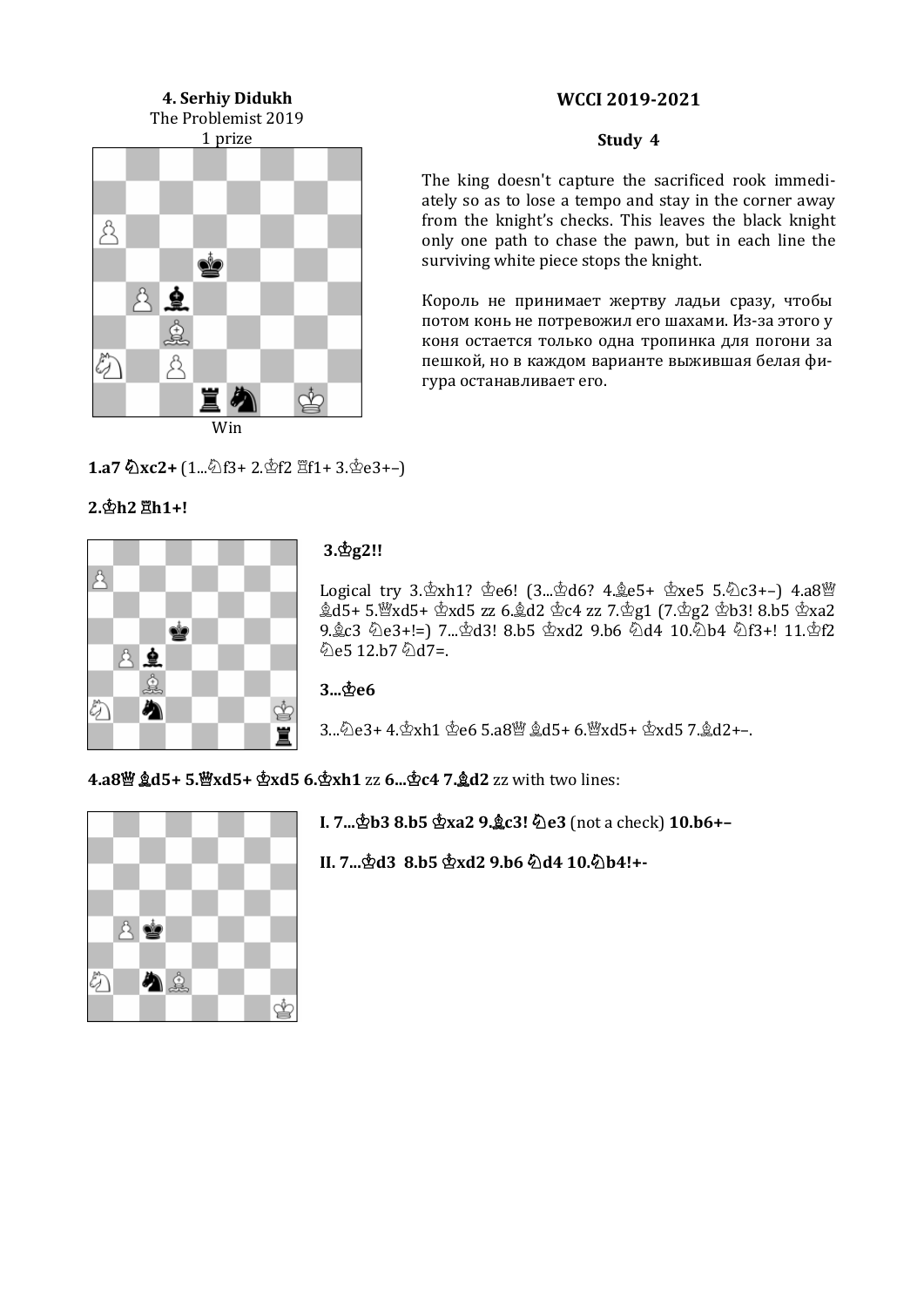# **5. Serhiy Didukh** FIDE World Cup 2021 Special prize E ė ₫ Å ≛ ▲ ₫ Draw

#### **Study 5**

The final 4 moves are from a study by Vinichenko 1983 (Ka3/Ke1). The original content consists of logical ideas with different obstacle after every move of the white epawn.

Последние 4 хода из этюда В.Винниченко 1983. Оригинальное содержание этюда заключается в логических идеях с разным препятствием после каждого хода белой пешки «е».

# **1.f2 c3 2.g6 f5 3.h4+ e4 4.g2 c2** (4...f3 5.d4!) **5.e3 f3**



On e5 the pawn is an obstacle to stalemate. White can annihilate it in two ways. After the pawn sacrifice in the try another obstacle appears. The paradox is White needs his pawn to remove it!

#### **6.e6!!**

Logical try  $6.\text{\textdegree}$ e1+?  $\text{\textdegree}$ xe3 7. $\text{\textdegree}$ xc2+  $\text{\textdegree}$ d2 8. $\text{\textdegree}$ d4  $\text{\textdegree}$ d7+ 9.e6!  $(9.\text{\textdegree}$ g2  $2c6+10.$ \$h3 e1\pigq 9... $2xc6+10.$ \$g2  $2d5+11.$ \$h3 e1 $\mathbb{Z}!$ -+



# **6...c4 7.e1+ xe3 8.xc2+ d2**

On e6 the pawn is not an obstacle anymore. The only obstacle is the black bishop. So, White decoys it to the adjacent diagonal, thus substituting good defense Bd5 for the insufficient one Bc6 (the Roman theme).

#### **9.e7!**

Logical try  $9.\overline{2}$ d4?  $\&$ xe6+ 10. $\&$ g2  $\&$ d5+ 11. $\&$ h3 e1 $\Xi$ !

# **9...b5**



On e7 the pawn is an obstacle again. White has to drop it.

# **10.e8!**

Logical try 10. d4? gd7+ 11. g2 gc6+ 12. h3 e1 曾 13. h3+ gxf3-+.

# **10...xe8 11.d4 d7+ 12.g2 c6+ 13.h3**

**I. 13...e1 14.xc6** the Roman theme.

**II. 13…e1 14.f3+ xf3** stalemate.